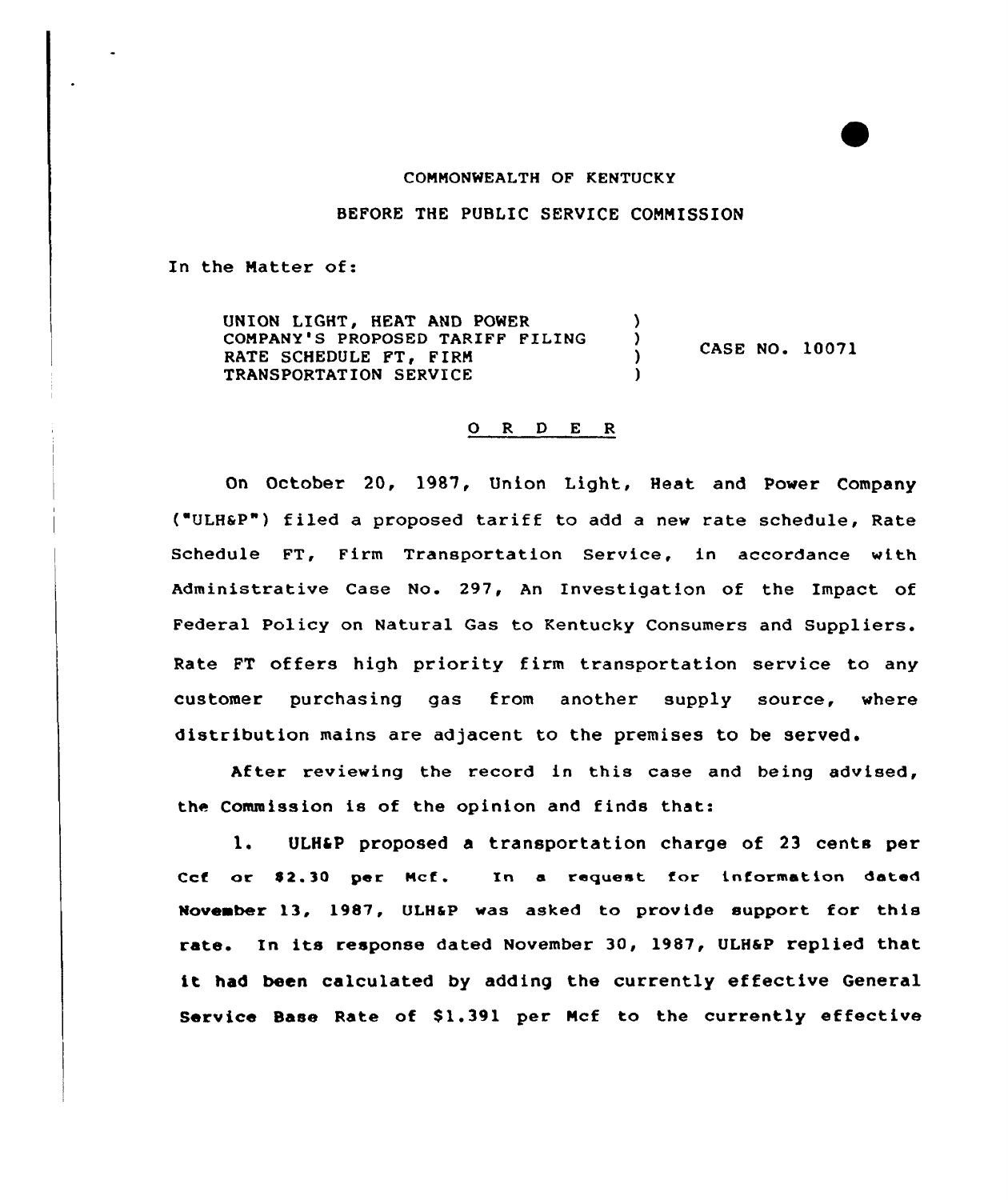Supplier Demand Cost Component of 88 cents  $(1.391 + .88 = 2.271)$ , rounded to \$2.30). This methodology appears reasonable and should be approved.

2. ULH&P proposed a monthly administrative charge of \$250. The calculation contained in the November 30 data response indicated that payroll costs of the Gas Procurement and Transportation Division had been allocated to end-user transportation in the amount of \$20,404. This amount was divided by 12 to find the monthly end-user cost and then divided among <sup>6</sup> customers, for an administrative charge of \$ 250 (rounded down from \$283).

Although ULH&P has provided some cost support for its administrative charge, it nevertheless appears to be set at <sup>a</sup> rather high level. ULHaP should be allowed to implement its proposed \$ <sup>250</sup> administrative charge, but it should be prepared to provide full cost support for this and all other charges in its next rate case.

IT IS THEREFORE ORDERED that:

l. The FT tariff as proposed by ULHaP should be approved effective with the date of this Order, including the \$2.30 per Mcf transportation charge and the \$ 250 administrative charge.

 $-2-$